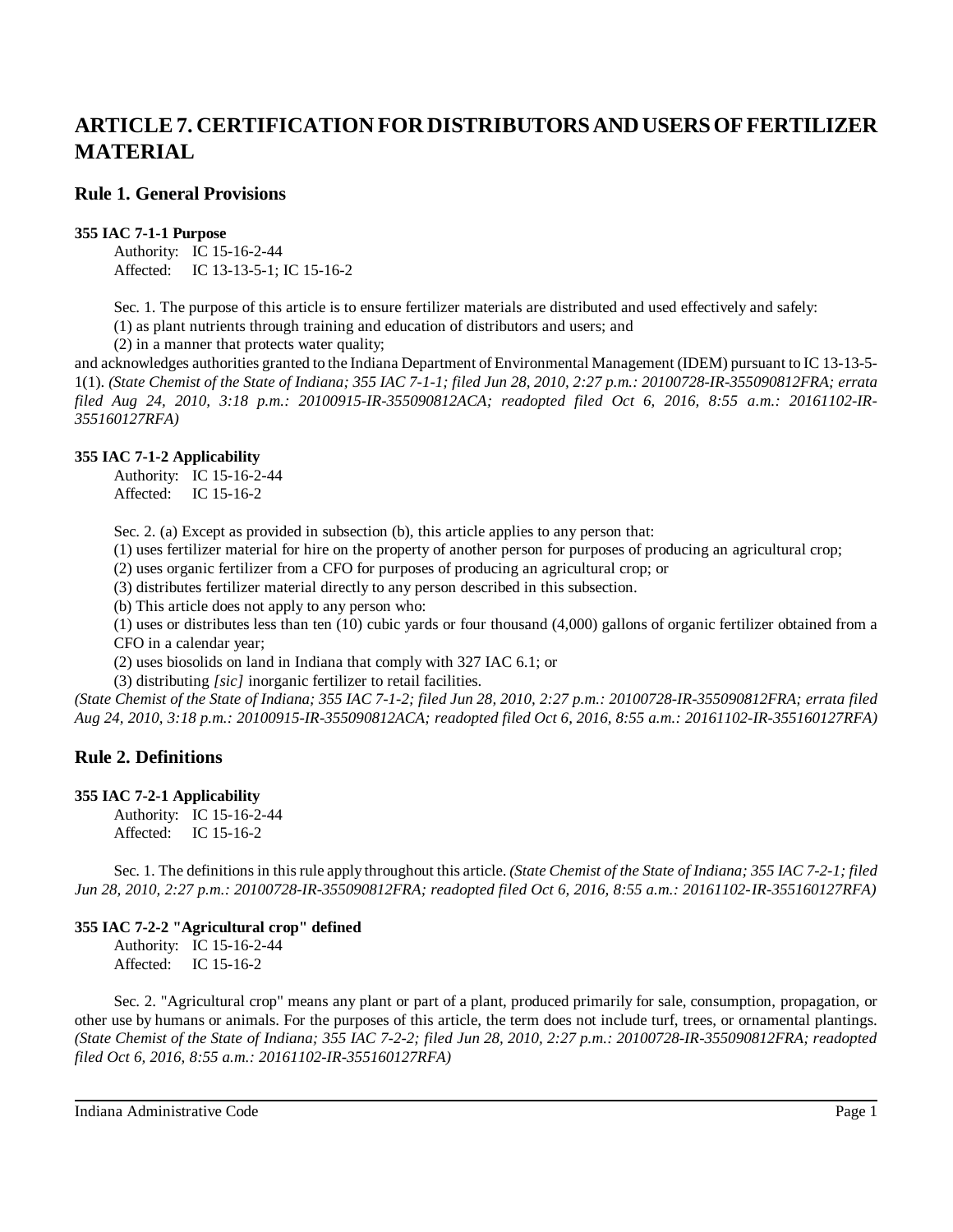# **355 IAC 7-2-3 "Biosolid" defined**

Authority: IC 15-16-2-44 Affected: IC 15-16-2

Sec. 3. (a) "Biosolid", as defined in 327 IAC 6.1-2-7, means solid, semisolid, or liquid residue generated during the treatment of domestic sewage in a treatment works. Examples of biosolid include, but are not limited to, the following:

(1) Scum or solids removed in primary, secondary, or advanced wastewater treatment processes.

(2) A material derived from biosolid.

(3) An industrial waste product that contains domestic sewage or material under subdivision (1) or (2).

(b) The term does not include ash generated during the firing of biosolid in a biosolid incinerator or grit and screenings generated during preliminary treatment of domestic sewage in a treatment works. *(State Chemist of the State of Indiana; 355 IAC 7-2-3; filed Jun 28, 2010, 2:27 p.m.: 20100728-IR-355090812FRA; readopted filed Oct 6, 2016, 8:55 a.m.: 20161102-IR-355160127RFA)*

# **355 IAC 7-2-4 "CCH" defined**

Authority: IC 15-16-2-44 Affected: IC 15-16-2

Sec. 4. "CCH" means a continuing certification hour for certified applicators. One (1) CCH is equivalent to one (1) hour of fertilizer material-related instruction or training that has been evaluated and approved by the state chemist. *(State Chemist of the* State of Indiana; 355 IAC 7-2-4; filed Jun 28, 2010, 2:27 p.m.: 20100728-IR-355090812FRA; readopted filed Oct 6, 2016, 8:55 *a.m.: 20161102-IR-355160127RFA)*

# **355 IAC 7-2-5 "Certified applicator" defined**

Authority: IC 15-16-2-44 Affected: IC 15-16-2

Sec. 5. "Certified applicator" means any individual who has been issued a certificate or licensing credential under this article as evidence of the individual's qualifications to use fertilizer material. The term includes both commercial applicators and private applicators. (State Chemist of the State of Indiana; 355 IAC 7-2-5; filed Jun 28, 2010, 2:27 p.m.: 20100728-IR-355090812FRA; *readopted filed Oct 6, 2016, 8:55 a.m.: 20161102-IR-355160127RFA)*

# **355 IAC 7-2-6 "Commercial applicator license" defined**

Authority: IC 15-16-2-44 Affected: IC 15-16-2

Sec. 6. "Commercial applicator license" means the licensing credential issued annually to a certified applicator who: (1) uses; or

(2) supervises the use of;

fertilizer material for purposes of producing an agricultural crop on the property of another person for hire. *(State Chemist of the* State of Indiana; 355 IAC 7-2-6; filed Jun 28, 2010, 2:27 p.m.: 20100728-IR-355090812FRA; errata filed Aug 24, 2010, 3:18 *p.m.: 20100915-IR-355090812ACA; readopted filed Oct 6, 2016, 8:55 a.m.: 20161102-IR-355160127RFA)*

# **355 IAC 7-2-7 "Confined feeding operation" or "CFO" defined**

Authority: IC 15-16-2-44 Affected: IC 13-18-10; IC 15-16-2

Sec. 7. "Confined feeding operation" or "CFO" means any: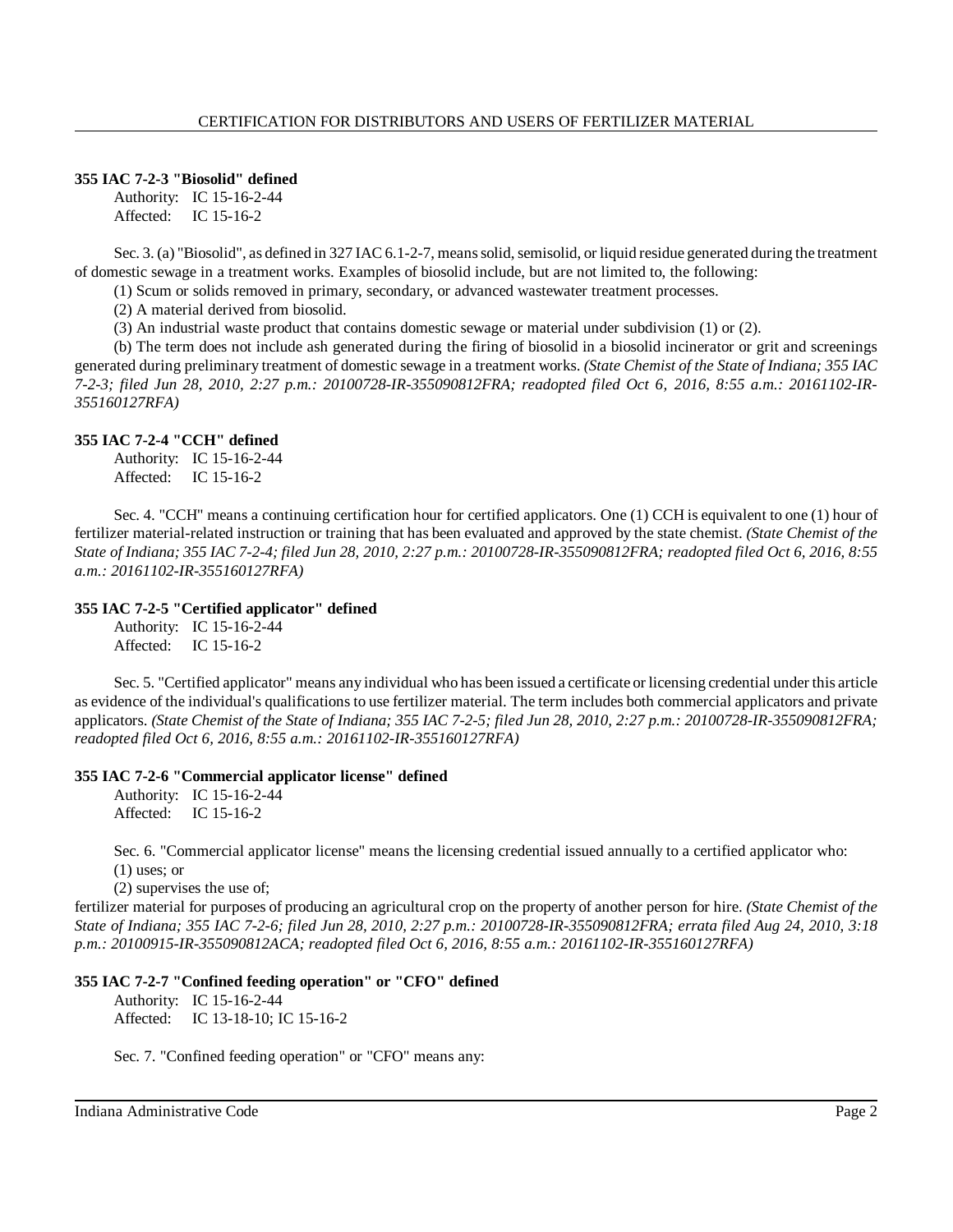- (1) confined feeding of at least:
	- (A) three hundred (300) cattle;
	- (B) six hundred (600) swine or sheep;
	- (C) thirty thousand (30,000) fowl; or
	- (D) five hundred (500) horses;
- (2) animal feeding operation electing to be subject to IC 13-18-10;
- (3) animal feeding operation that causes a violation of:
	- (A) water pollution control laws;
	- (B) any rules of the water pollution control board; or
	- (C) IC 13-18-10; or
- (4) animal feeding operation located outside of Indiana that would be a CFO if located in Indiana.

*(State Chemist of the State of Indiana; 355 IAC 7-2-7; filed Jun 28, 2010, 2:27 p.m.: 20100728-IR-355090812FRA; readopted filed Oct 6, 2016, 8:55 a.m.: 20161102-IR-355160127RFA)*

# **355 IAC 7-2-8 "Distribute" defined**

Authority: IC 15-16-2-44 Affected: IC 15-16-2

Sec. 8. "Distribute" means to: (1) offer for sale; (2) sell;

- 
- (3) exchange;
- (4) barter;
- (5) supply; or
- (6) offer to supply;

fertilizer material. (State Chemist of the State of Indiana; 355 IAC 7-2-8; filed Jun 28, 2010, 2:27 p.m.: 20100728-IR-*355090812FRA; readopted filed Oct 6, 2016, 8:55 a.m.: 20161102-IR-355160127RFA)*

# **355 IAC 7-2-9 "Fertilizer business license" defined**

Authority: IC 15-16-2-44 Affected: IC 15-16-2

Sec. 9. "Fertilizer businesslicense" meansthe licensing credential issued annually to a person that is engaged in or professes to be engaged in distributing or using fertilizer material on the property of another person for hire. *(State Chemist of the State of* Indiana; 355 IAC 7-2-9; filed Jun 28, 2010, 2:27 p.m.: 20100728-IR-355090812FRA; readopted filed Oct 6, 2016, 8:55 a.m.: *20161102-IR-355160127RFA)*

# **355 IAC 7-2-10 "Fertilizer material" defined**

|           | Authority: IC 15-16-2-44 |
|-----------|--------------------------|
| Affected: | IC $15-16-2-11$          |

Sec. 10. "Fertilizer material", as defined in IC 15-16-2-11, means any substance containing nitrogen, phosphate, potash, or any recognized plant nutrient that:

(1) is used for the plant nutrient content; and

(2) has nutrient value in promoting plant growth.

The term includes unmanipulated animal and vegetable manures. *(State Chemist of the State of Indiana; 355 IAC 7-2-10; filed Jun 28, 2010, 2:27 p.m.: 20100728-IR-355090812FRA; readopted filed Oct 6, 2016, 8:55 a.m.: 20161102-IR-355160127RFA)*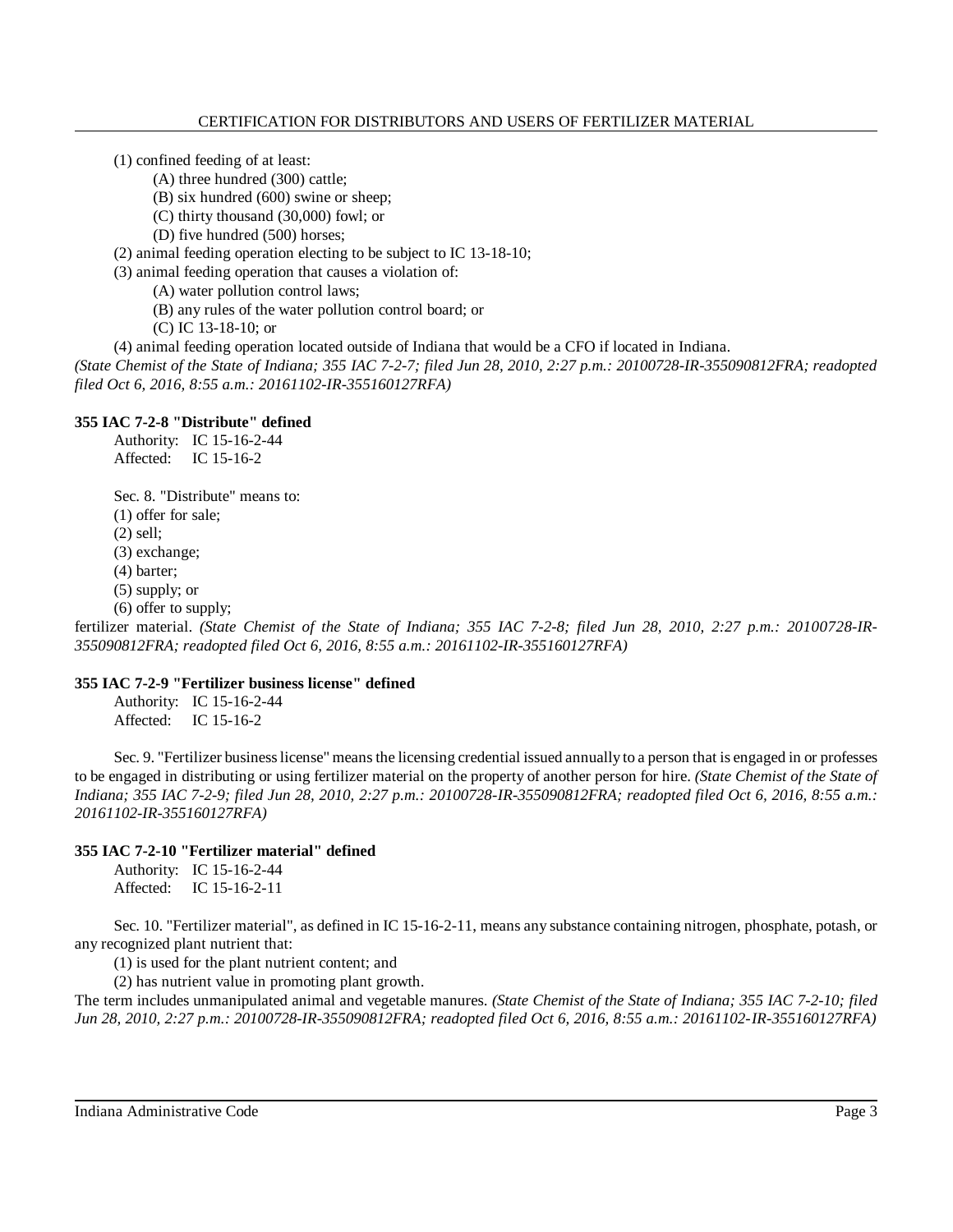# **355 IAC 7-2-11 "Inorganic fertilizer" defined**

Authority: IC 15-16-2-44 Affected: IC 15-16-2

Sec. 11. "Inorganic fertilizer" means any fertilizer material:

(1) manufactured by means of a man-made chemical reaction; and

(2) that does not contain any plant or animal products, manures or renderings.

For the purposes of this article, urea is considered to be an inorganic fertilizer, not an organic fertilizer. *(State Chemist of the State* of Indiana; 355 IAC 7-2-11; filed Jun 28, 2010, 2:27 p.m.: 20100728-IR-355090812FRA; readopted filed Oct 6, 2016, 8:55 a.m.: *20161102-IR-355160127RFA)*

# **355 IAC 7-2-12 "Manure" defined**

Authority: IC 15-16-2-44 Affected: IC 15-16-2

Sec. 12. "Manure" means any:

(1) liquid or solid animal excreta;

(2) used bedding, litter, waste liquid, or contaminated runoff; or

(3) plant remains or vegetable refuse from processing.

(State Chemist of the State of Indiana; 355 IAC 7-2-12; filed Jun 28, 2010, 2:27 p.m.: 20100728-IR-355090812FRA; errata filed *Aug 24, 2010, 3:18 p.m.: 20100915-IR-355090812ACA; readopted filed Oct 6, 2016, 8:55 a.m.: 20161102-IR-355160127RFA)*

# **355 IAC 7-2-13 "Organic fertilizer" defined**

Authority: IC 15-16-2-44 Affected: IC 15-16-2

Sec. 13. "Organic fertilizer" means anyfertilizer material derived fromeither plant or animal products or manures containing one (1) or more nutrients (other than carbon, hydrogen, or oxygen) that are essential for plant growth. For the purpose of this article, the term does not include biosolids. (State Chemist of the State of Indiana; 355 IAC 7-2-13; filed Jun 28, 2010, 2:27 p.m.: *20100728-IR-355090812FRA; readopted filed Oct 6, 2016, 8:55 a.m.: 20161102-IR-355160127RFA)*

# **355 IAC 7-2-14 "PARP" defined**

Authority: IC 15-16-2-44 Affected: IC 15-16-2

Sec. 14. "PARP" means a private applicator recertification program of fertilizer material-related instruction or training that has been evaluated and approved by the state chemist. (State Chemist of the State of Indiana; 355 IAC 7-2-14; filed Jun 28, 2010, *2:27 p.m.: 20100728-IR-355090812FRA; readopted filed Oct 6, 2016, 8:55 a.m.: 20161102-IR-355160127RFA)*

# **355 IAC 7-2-15 "Person" defined**

Authority: IC 15-16-2-44 Affected: IC 15-16-2-17

Sec. 15. "Person", as defined in IC 15-16-2-17, means: (1) an individual; (2) a partnership; (3) an association; (4) a firm; (5) a limited liability company; or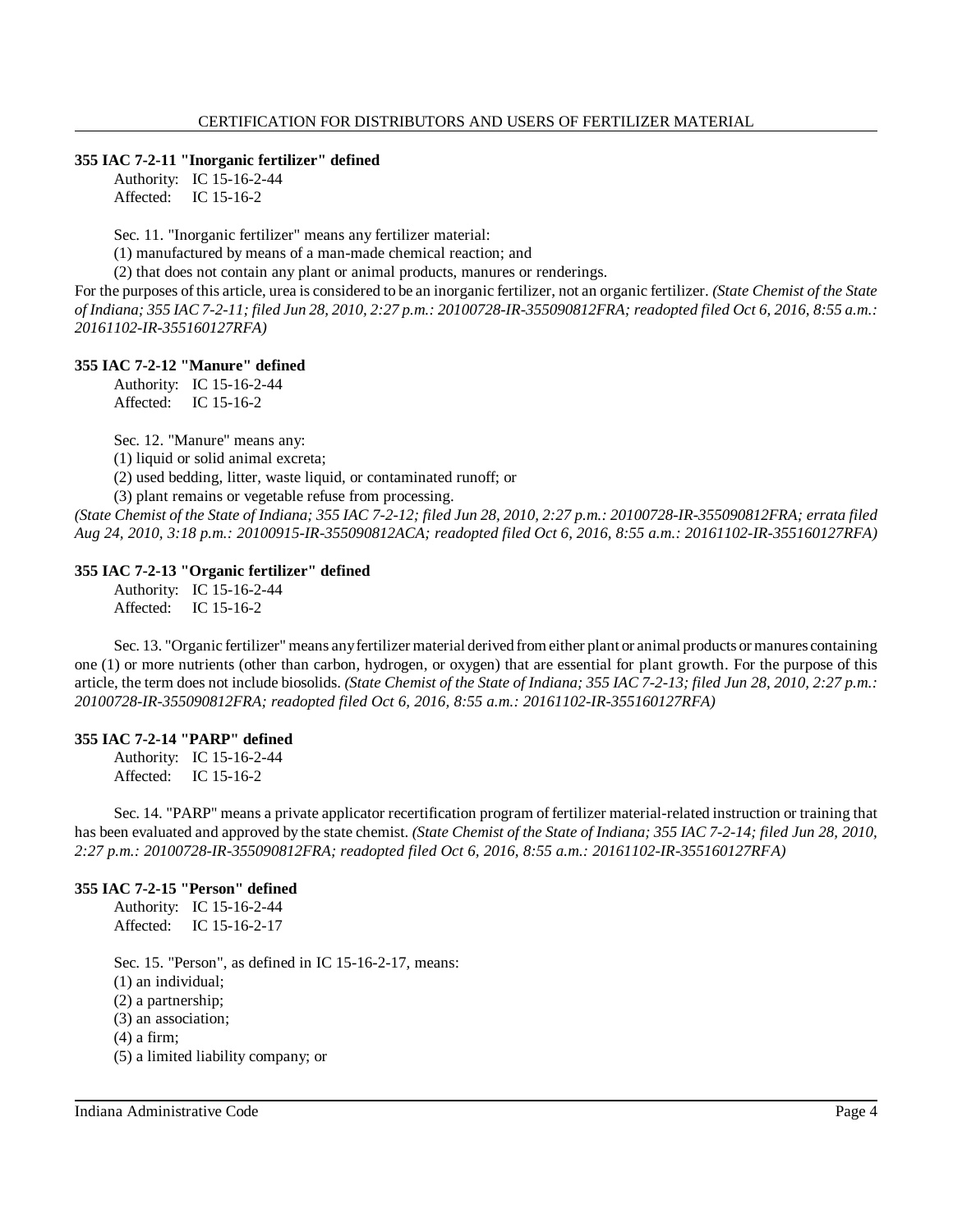#### CERTIFICATION FOR DISTRIBUTORS AND USERS OF FERTILIZER MATERIAL

(6) a corporation.

(State Chemist of the State of Indiana; 355 IAC 7-2-15; filed Jun 28, 2010, 2:27 p.m.: 20100728-IR-355090812FRA; readopted *filed Oct 6, 2016, 8:55 a.m.: 20161102-IR-355160127RFA)*

# **355 IAC 7-2-16 "Private applicator certification" defined**

Authority: IC 15-16-2-44 Affected: IC 15-16-2

Sec. 16. "Private applicator certification" means the licensing credential issued to a certified applicator who: (1) uses; or

(2) supervises the use of;

organic fertilizer for purposes of producing any agricultural crop on property owned, rented, or managed by the employer or the applicator. (State Chemist of the State of Indiana; 355 IAC 7-2-16; filed Jun 28, 2010, 2:27 p.m.: 20100728-IR-355090812FRA; *readopted filed Oct 6, 2016, 8:55 a.m.: 20161102-IR-355160127RFA)*

# **355 IAC 7-2-17 "State chemist" defined**

Authority: IC 15-16-2-44 Affected: IC 15-16-2

Sec. 17. "State chemist" means the Indiana state chemist or an appointed agent. *(State Chemist of the State of Indiana; 355* IAC 7-2-17; filed Jun 28, 2010, 2:27 p.m.: 20100728-IR-355090812FRA; readopted filed Oct 6, 2016, 8:55 a.m.: 20161102-IR-*355160127RFA)*

# **355 IAC 7-2-18 "Trained employee" defined**

Authority: IC 15-16-2-44 Affected: IC 15-16-2

Sec. 18. "Trained employee" means any individual who:

(1) is operating as an employee, agent, or contractor of a certified applicator; and

(2) hasreceived training required under this article to use fertilizer material under the supervision of the certified applicator. (State Chemist of the State of Indiana; 355 IAC 7-2-18; filed Jun 28, 2010, 2:27 p.m.: 20100728-IR-355090812FRA; readopted *filed Oct 6, 2016, 8:55 a.m.: 20161102-IR-355160127RFA)*

# **355 IAC 7-2-19 "Use" defined**

Authority: IC 15-16-2-44 Affected: IC 15-16-2-23

Sec. 19. "Use" means the:

(1) application of fertilizer material on an agricultural crop growing area;

(2) handling of fertilizer materials; or

(3) transportation of fertilizer materials.

(State Chemist of the State of Indiana; 355 IAC 7-2-19; filed Jun 28, 2010, 2:27 p.m.; 20100728-IR-355090812FRA; errata filed *Aug 24, 2010, 3:18 p.m.: 20100915-IR-355090812ACA; readopted filed Oct 6, 2016, 8:55 a.m.: 20161102-IR-355160127RFA)*

# **Rule 3. Credentialing Requirements for Distribution or Use of Fertilizer Material**

# **355 IAC 7-3-1 For hire use of fertilizer material**

Authority: IC 15-16-2-44 Affected: IC 15-16-2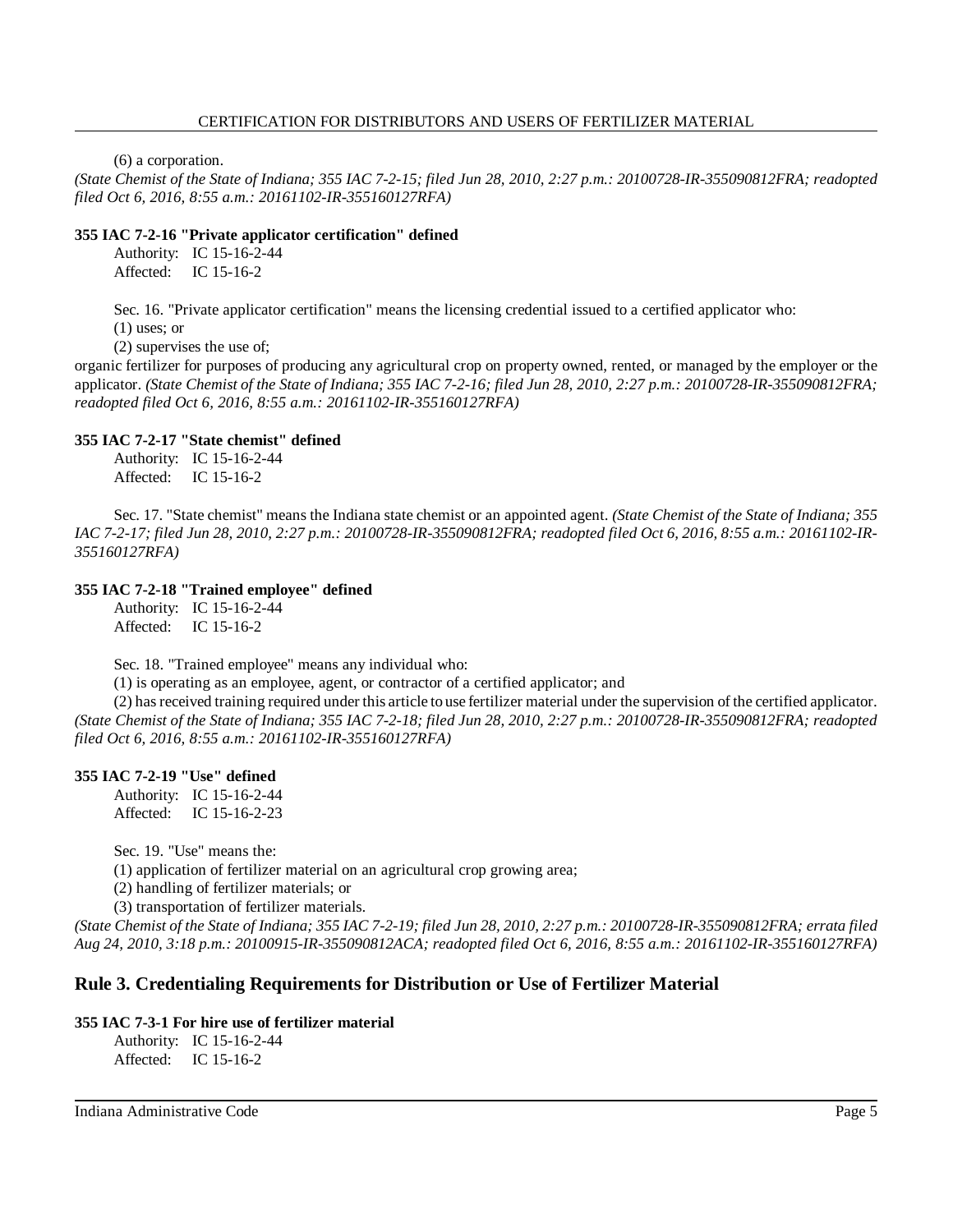Sec. 1. All fertilizer material used for hire on the property of another person for purposes of producing an agricultural crop must be used by:

(1) an individual that has a valid commercial applicator license; or

(2) an individual that:

(A) has been trained as provided in section 4(b) of this rule; and

(B) is operating under the supervision of a certified applicator as provided in section 4 of this rule.

*(State Chemist of the State of Indiana; 355 IAC 7-3-1; filed Jun 28, 2010, 2:27 p.m.: 20100728-IR-355090812FRA; readopted filed Oct 6, 2016, 8:55 a.m.: 20161102-IR-355160127RFA)*

# **355 IAC 7-3-2 Use of organic fertilizer**

Authority: IC 15-16-2-44 Affected: IC 15-16-2

Sec. 2. All organic fertilizer from a CFO used for purposes of producing an agricultural crop must be used by:

(1) an individual that has a valid:

(A) commercial applicator license; or

(B) private applicator certification; or

(2) an individual that:

(A) has been trained as described in section 4(b) of this rule; and

(B) is operating under the supervision of a certified applicator as described in section 4 of this rule. *(State Chemist of the State of Indiana; 355 IAC 7-3-2; filed Jun 28, 2010, 2:27 p.m.: 20100728-IR-355090812FRA; readopted filed Oct 6, 2016, 8:55 a.m.: 20161102-IR-355160127RFA)*

# **355 IAC 7-3-3 Distribution of fertilizer material**

Authority: IC 15-16-2-44 Affected: IC 15-16-2

Sec. 3. All fertilizer material distributed for the purpose of producing an agricultural crop must be distributed:

(1) by a person that has a valid fertilizer business license; and

(2) to a person that has a valid:

(A) fertilizer business license;

(B) commercial applicator license; or

(C) private applicator certification.

(State Chemist of the State of Indiana; 355 IAC 7-3-3; filed Jun 28, 2010, 2:27 p.m.: 20100728-IR-355090812FRA; errata filed *Aug 24, 2010, 3:18 p.m.: 20100915-IR-355090812ACA; readopted filed Oct 6, 2016, 8:55 a.m.: 20161102-IR-355160127RFA)*

# **355 IAC 7-3-4 Supervision of noncertified individuals**

Authority: IC 15-16-2-44 Affected: IC 15-16-2

Sec. 4. (a) Fertilizer materials covered by this article may be used by a noncertified trained employee who is working under the supervision of a certified applicator affiliated with the person performing the use or distribution.

(b) The training required in this section shall be as follows:

(1) Identified and approved by the state chemist.

(2) Repeated by the noncertified trained employee when that individual moves from one (1) employer to another.

(c) The supervising certified applicator shall be responsible for the following:

(1) Ensuring that the noncertified employee has received the training required in this section.

(2) Keeping a record of the training required in this section.

(3) Providing the supervised noncertified trained employee with the means and instructions to: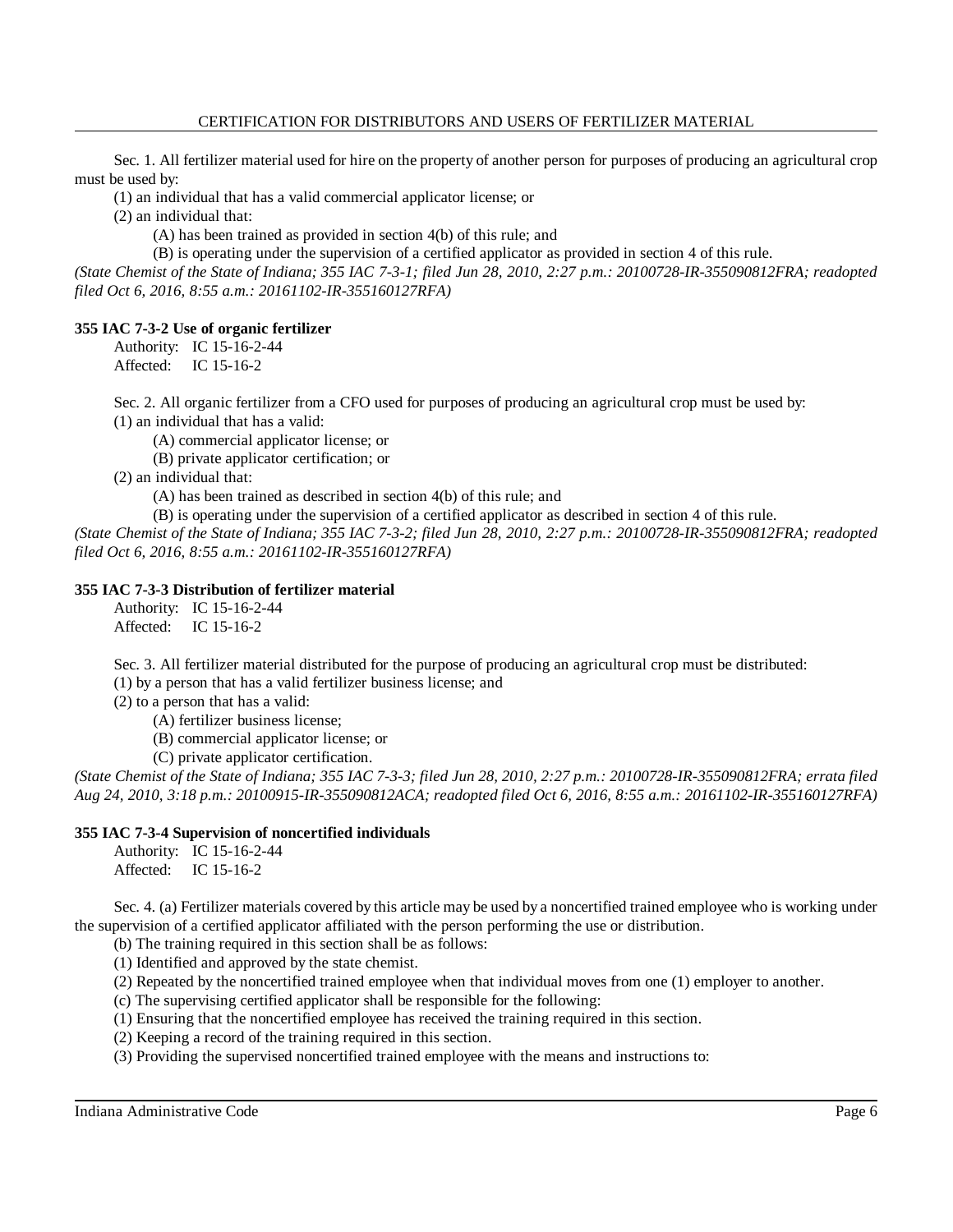(A) establish direct voice communication during the use or distribution of fertilizer material; and

(B) immediately contact the Indiana department of environmental management to report any fertilizer material spill that may threaten waters of the state.

(4) Making work assignments to the supervised noncertified trained employee.

(5) Knowing the status of the work assignments made to supervised trained employee.

(d) A certified applicator shall supervise not more than ten (10) noncertified trained employees at any time. *(State Chemist* of the State of Indiana; 355 IAC 7-3-4; filed Jun 28, 2010, 2:27 p.m.: 20100728-IR-355090812FRA; readopted filed Oct 6, 2016, *8:55 a.m.: 20161102-IR-355160127RFA)*

# **Rule 4. Applicator Certification Standards**

# **355 IAC 7-4-1 Certification standards**

Authority: IC 15-16-2-44 Affected: IC 15-16-2

Sec. 1. (a) An individual may become eligible to be a certified applicator by passing the certification examination described in subsection (b).

(b) The certification examination shall be a written, closed book examination developed by the state chemist. The minimum passing score for the examination shall be seventy-five percent (75%) unless another minimum passing score has been established by the state chemist after consideration of the recommendations of the standards committee described in subsection (c).

(c) The state chemist shall appoint a standards committee to develop certification subject matter and standards for the certification examination. Members of this committee shall include, at a minimum, individuals representing the following:

(1) The state chemist.

(2) The Purdue University cooperative extension service.

(3) The inorganic fertilizer industry.

(4) The organic fertilizer industry.

(d) Certification eligibility shall remain in force from the date of completing the requirements in subsection (a) through December 31 of the fourth year following the year during which the requirements were met.

(e) No examination may be attempted by any individual more than three (3) times in any twelve (12) month period. The twelve (12) month period shall commence on the date that the first examination failure occurs.

(f) The state chemist shall specify examination procedures that must be followed by any individual taking an examination. Failure to comply with these procedures or any unauthorized assistance provided by or received by an individual during the examining period shall be cause for immediate termination of the examining processfor all involved individuals and no additional opportunity to take any examinations shall be provided to the involved individuals for a period of five (5) years. *(State Chemist* of the State of Indiana; 355 IAC 7-4-1; filed Jun 28, 2010, 2:27 p.m.: 20100728-IR-355090812FRA; readopted filed Oct 6, 2016, *8:55 a.m.: 20161102-IR-355160127RFA)*

# **355 IAC 7-4-2 Certification renewal standards**

Authority: IC 15-16-2-44 Affected: IC 15-16-2

Sec. 2. (a) An individual may become eligible for certification renewal by completing one (1) of the following:

(1) The written examination procedures for initial certification established in section 1 of this rule.

(2) Accumulating at least three (3) fertilizer material CCHs before the expiration of the individual's certification period.

(3) Attending at least three (3) fertilizer material PARPs before the expiration of the individual's certification period.

(b) An individual can accumulate CCHs or PARPs only after the individual is certified.

(c) An individual can accumulate a maximum of two (2) fertilizer material CCHs or PARP credits in any one (1) year of the individual's five (5) year certification period.

(d) Credit for accumulating in excess of three (3) fertilizer material CCHs or PARP credits shall not be carried forward to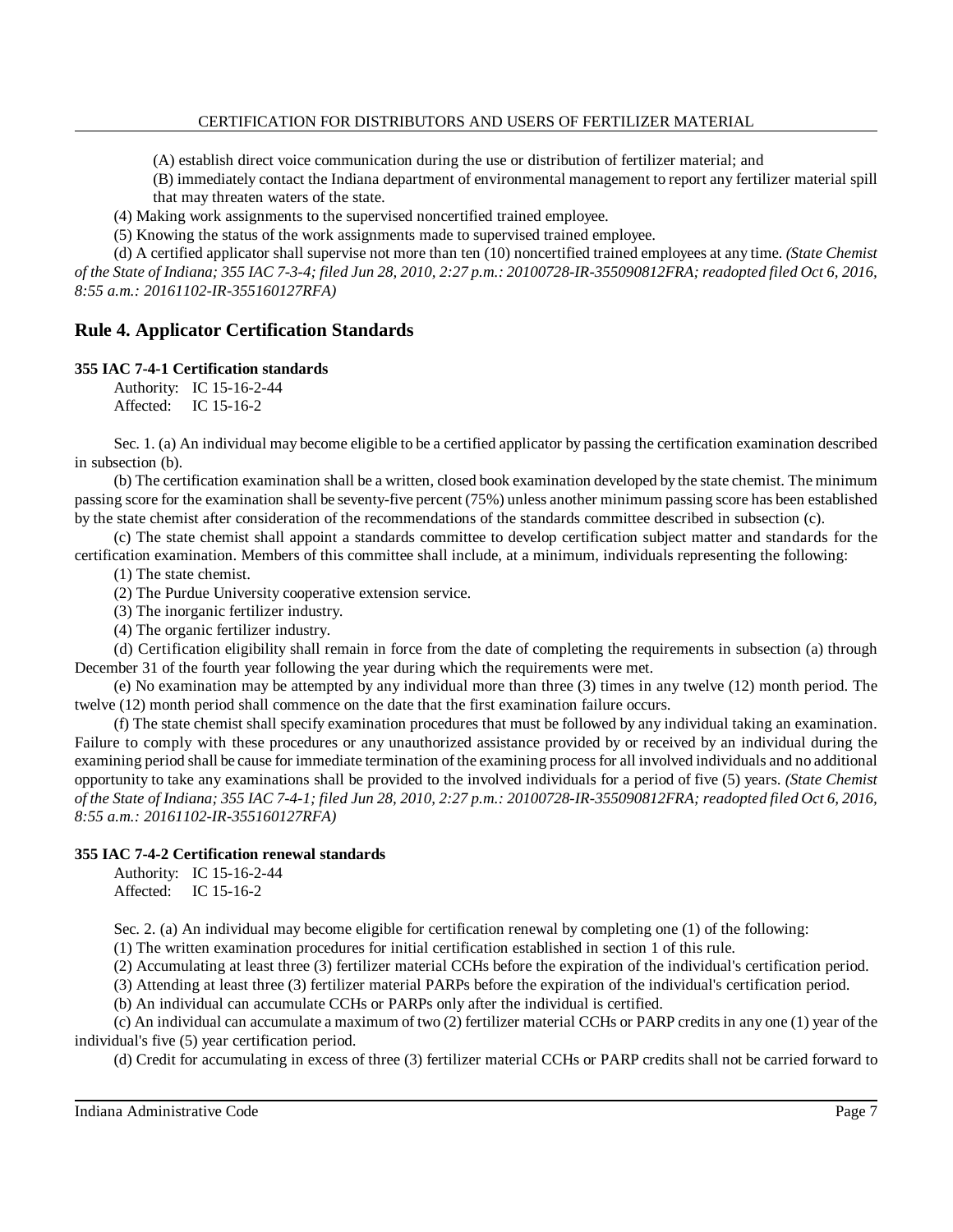#### CERTIFICATION FOR DISTRIBUTORS AND USERS OF FERTILIZER MATERIAL

the next certification period.

(e) Eligibility for renewed certification shall remain in force through December 31 of the fifth year following renewal unless revoked or suspended prior to that date. *(State Chemist of the State of Indiana; 355 IAC 7-4-2; filed Jun 28, 2010, 2:27 p.m.: 20100728-IR-355090812FRA; readopted filed Oct 6, 2016, 8:55 a.m.: 20161102-IR-355160127RFA)*

# **355 IAC 7-4-3 Criteria and procedures for approving fertilizer material CCHs and PARPs**

Authority: IC 15-16-2-44 Affected: IC 15-16-2

Sec. 3. (a) The state chemist shall be responsible for evaluating all instruction and training opportunities submitted for consideration of approval for CCHs or PARP credits.

(b) Training and instruction may be evaluated and approved for both CCHs and PARP credits.

(c) All requests for CCH or PARP approval must be submitted to the state chemist as follows:

(1) At least twenty-one (21) days prior to the date that the instruction or training event will occur.

(2) In a format determined by the state chemist.

(3) By an individual directly responsible for the CCH instruction or training event.

(4) By the county extension educator with the Purdue Cooperative Extension Service for the PARP instruction or training.

(d) Criteria to be followed by the state chemist for the evaluation of instruction and training events for CCH and PARP approval shall include, but may not be limited to, the following:

(1) Must be open to all certified applicators.

(2) Except as provided in subdivision (3), any costs or participation feesto cover expensesincurred by the training providers must be the same for all certified applicators.

(3) Professional educational organizations claiming Internal Revenue Service 501(c) status and governmental organizations may charge variable participation fees.

(4) Must not be in-house training.

(5) The venue must be large enough to accommodate a reasonable number of certified applicators from outside of the immediate organization facilitating the instruction or training.

(6) Must be open without fee or charge to the state chemist for monitoring.

(7) Must have an effective mechanism for the person responsible for the training to verify participation of the certified applicator from the start to the conclusion of the CCH or PARP event.

(8) Must include at least one (1) state chemist approved regulatory topic.

(9) Subject matter and content must include, but may not be limited to, at least one (1) of the following:

- (A) Fertilizer material storage.
- (B) Fertilizer material chemistry.
- (C) Fertilizer material equipment calibration and maintenance.
- (D) Fertilizer material use.
- (E) Fertilizer material transportation.
- (F) Fertilizer material application development and implementation.
- (G) Spill response procedures.
- (H) Public and customer safety.

(I) Public and customer concerns.

- (J) Applicator safety.
- (K) Environmental safety.
- (L) Environmental issues.
- (M) Employee training.

(N) Associated state and federal laws or regulations affecting fertilizer materials or fertilizer material applicators.

- (10) Subject matter and content must not include any of the following: (A) Product or service sales or promotions.
	- (B) Employee hiring or retention.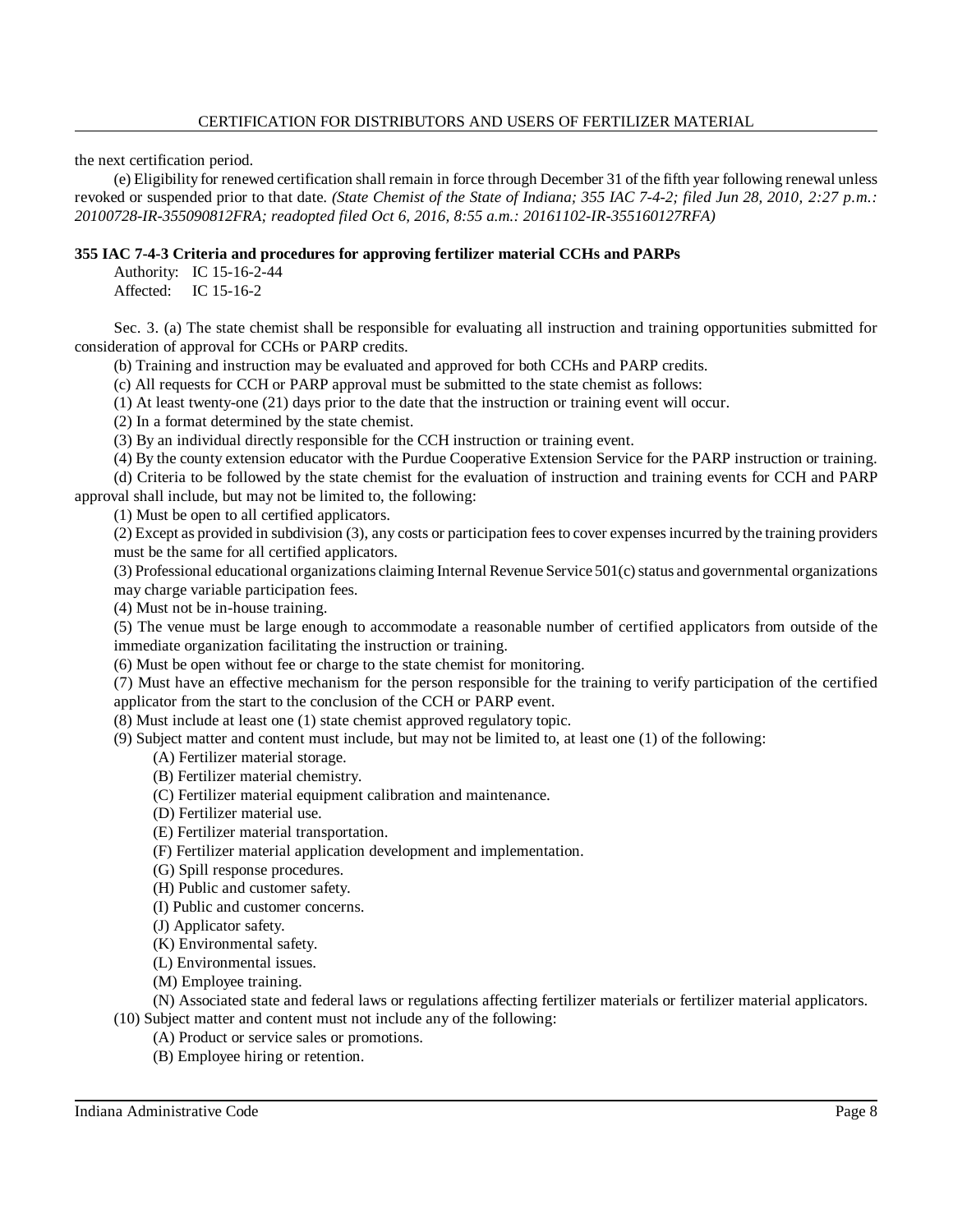# CERTIFICATION FOR DISTRIBUTORS AND USERS OF FERTILIZER MATERIAL

(C) General business practices.

*(State Chemist of the State of Indiana; 355 IAC 7-4-3; filed Jun 28, 2010, 2:27 p.m.: 20100728-IR-355090812FRA; readopted filed Oct 6, 2016, 8:55 a.m.: 20161102-IR-355160127RFA)*

# **355 IAC 7-4-4 Regulatory response to CCH and PARP violations**

Authority: IC 15-16-2-44 Affected: IC 15-16-2-49.5

Sec. 4. (a) A certified applicator that makes false or fraudulent reports or in any way misrepresents his or her participation in the certification renewal process shall be subject to the following:

(1) Revocation of all accumulated CCHs or PARP credits to date.

(2) Regulatory provisions in IC 15-16-2-49.5.

(b) A person who makes false or fraudulent reports or in any way misrepresents information that is part of the certification renewal process shall be subject to the following:

(1) Revocation of authority and privilege to participate in any future CCH or PARP events.

(2) Regulatory provisions in IC 15-16-2-49.5.

*(State Chemist of the State of Indiana; 355 IAC 7-4-4; filed Jun 28, 2010, 2:27 p.m.: 20100728-IR-355090812FRA; readopted filed Oct 6, 2016, 8:55 a.m.: 20161102-IR-355160127RFA)*

# **355 IAC 7-4-5 Applications for license or certification**

Authority: IC 15-16-2-44 Affected: IC 15-16-2; IC 15-16-5

Sec. 5. (a) A person applying for a fertilizer business license must submit the following:

(1) An application to the state chemist on a form provided by the state chemist.

(2) Except for a person that has paid a pesticide business license fee under IC 15-16-5-48 for the current year, a fee of fortyfive dollars (\$45) to the state chemist.

(b) An individual applying for a commercial applicator license must do the following:

(1) Meet the certification standards described in section 1(a) of this rule.

(2) Submit an application to the state chemist on a form provided by the state chemist.

(3) Except for a person that has paid a pesticide commercial applicator license fee under IC 15-16-5-52 for the current year, submit a fee of forty-five dollars (\$45) to the state chemist.

(c) An individual applying for a private applicator certification credential must do the following:

(1) Meet the certification standards described in section 1(a) of this rule.

(2) Submit an application to the state chemist on a form provided by the state chemist.

(3) Except for a person that has paid a pesticide private applicator permit fee under IC 15-16-5-54 for the current certification period, submit a fee of twenty dollars (\$20) to the state chemist.

(d) If the state chemist does not issue a license or certification to a person who applied for a license or certification described under this article, the state chemist shall inform the person in writing of the reason the license was not issued.

(e) A person who has been issued a license or certification under this article:

 $(1)$  shall notify the state chemist in writing within ten  $(10)$  days after a change in or termination of the person's employment or status as a licensed or certified applicator; and

(2) may apply to the state chemist to transfer or amend the person's license or certification by submitting an updated application form described in this section.

(f) A license issued under subsection (a) or (b) expires on January 1 of each year.

(g) A certification issued under subsection (c) expires on January 1 of the fifth year following the year of issuance. *(State* Chemist of the State of Indiana; 355 IAC 7-4-5; filed Jun 28, 2010, 2:27 p.m.: 20100728-IR-355090812FRA; readopted filed Oct *6, 2016, 8:55 a.m.: 20161102-IR-355160127RFA)*